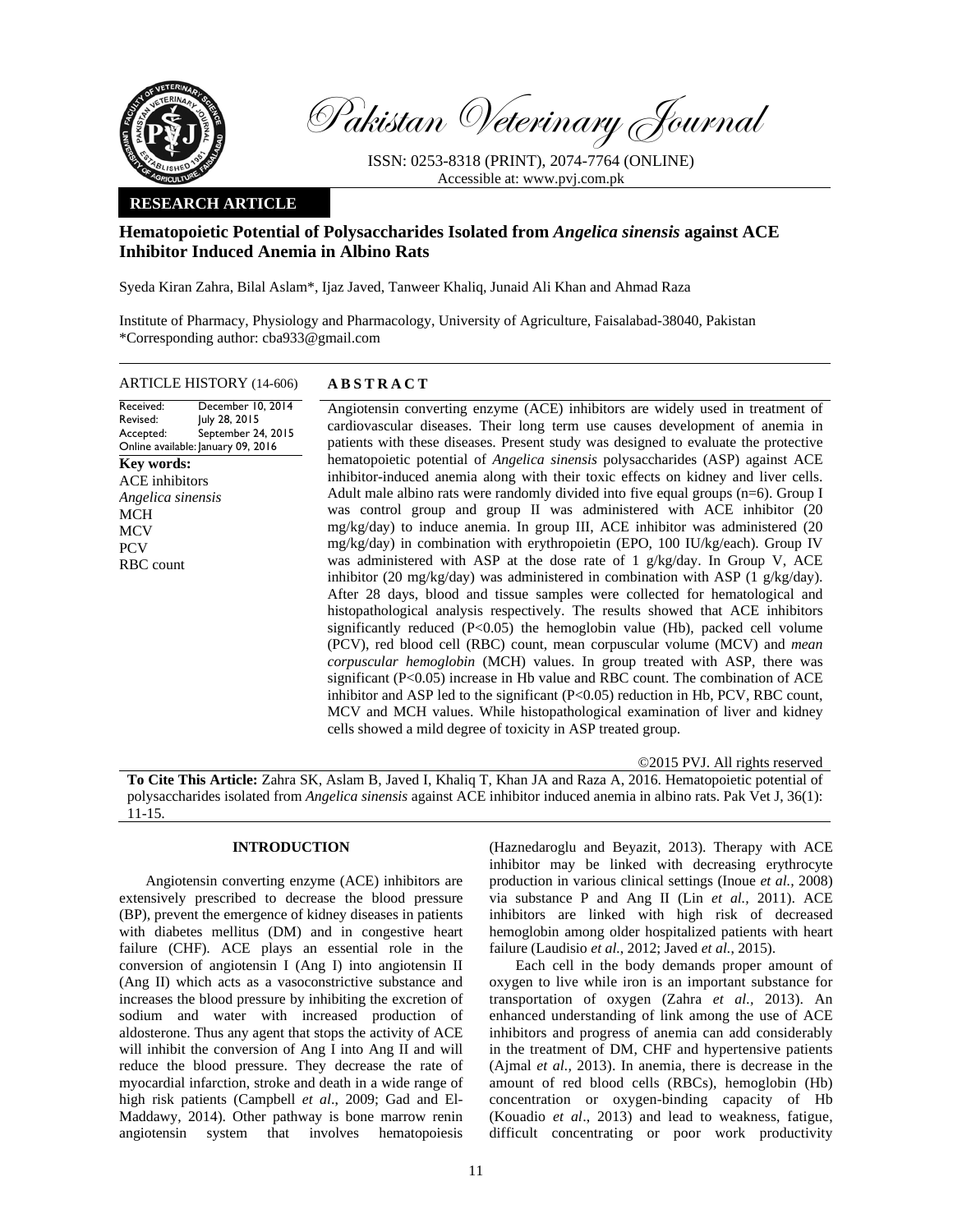(Kassebaum *et al.*, 2014). Erythropoiesis and endogenous erythropoietin (EPO) production is assisted by Ang II while ACE inhibitors may aggravate anemia by decreasing Ang II levels. ACE inhibitors also augment plasma N-acetyl-seryl-aspartyl-lysyl-proline (Ac-SDKP) by inhibiting the degradation of Ac-SDKP through ACE. Augmented plasma Ac-SDKP inhibits the cycling of hematopoietic stem and progenitor cells (Hayashi *et al*., 2001).

Herbal medicines have been used since the beginning of human beings on this planet. They comprise active ingredients in complex chemical combinations established as crude fractions which are extracted from aerial or underground parts of the plant (Chawla *et al*., 2013). The advancement of indigenous medicines and the use of medicinal plants carry significant financial assistances in the treatment of several ailments (Kumar *et al*., 2013). *Angelica sinensis* is a conventional Chinese herbal medicine with an extensive history of use in Korea, China and Japan (Hook, 2014). It is one of the best medicines from the family *Umbelliferae* (Liu *et al*., 2012). One of the active constituents is polysaccharide, separated from *A. sinensis* has been found to be involved in activation of hematopoietic cells and muscle tissues and augmenting hematopoiesis by aggregating the release of some hematopoietic growth factors such as EPO (Liu *et al*., 2012). *Angelica sinensis* polysaccharide (ASP), one of the major active constituents of *A. sinensis* plant is used for treatment of anemia. Earlier studies designated that ASP increases plasma iron levels by inhibiting hepcidin expression (Wang *et al*., 2011). ASP has been used as a health-supporting agent in cancer patients under chemoradiation treatment and anemic patients (Lee *et al*., 2012) and also enhances thrombopoiesis and hematopoiesis (Liu *et al*., 2010).

Keeping these facts in mind, this study was designed to evaluate the protective hematopoietic potential of ASP against ACE inhibitor-induced anemia along with their toxic effects on kidney and liver cells.

### **MATERIALS AND METHODS**

**Experimental animals:** Thirty healthy adult male albino rats weighing about 200-300 g were purchased from the local market of Faisalabad, Pakistan. The animals were housed at 25±2°C in a well-ventilated condition under 12 h light and dark cycles in animal room of Institute of Pharmacy, Physiology and Pharmacology, University of Agriculture, Faisalabad. The rats were provided with normal feed (rat chow) twice a day for 28 days and drinking water *ad-libitum*. The experiments were carried out in accordance with the guidelines of the Directorate of Graduate Studies and Institutional Animal Ethical Committee.

**Drugs:** ACE inhibitor: Tablet Zestril® (Lisinopril 5mg) was purchased from Searle Pakistan Limited, Karachi, Pakistan that was used to induce anemia. Synthetic antianemic drug: Injection Eritrogen® (Recombinant human EPO 4000 IU/ml subcutaneously).

**Plant material:** The dry roots of *A. sinensis* were collected from local herbal market of Faisalabad,

Pakistan, identified and authenticated from the Department of Botany, University of Agriculture, Faisalabad. *A. sinensis* roots were washed thoroughly with distilled water to remove extraneous material. The roots body were dried in shade and pulverized with an electrical grinder and powdered material was passed through mesh sieve and then stored in air tight container.

**Preparation of** *Angelica sinensis* **polysaccharides (ASP):** Aqueous extraction of *A. sinensis* root's body were carried out in the Institute of Pharmacy, Physiology and Pharmacology, UAF, Polysaccharide fraction was isolated by the ethanol precipitation method as described by Cho *et al*. (2000) and modified by Ye *et al*. (2003). One hundred grams of roots of *A. sinensis* root's body were boiled for 3-4 hours period with water for a total of 12 hours. After each period of 4 hour boiling, the water extract was collected and residue was boiled again with water for another 4 hour period. All extracts were finally pooled and mixed with a concentrated ethanol solution (final concentration 75% v/v) to precipitate the polysaccharide enriched fraction. Precipitates were dried to a thick semi-solid mass of brown color and stored at ambient temperature until further use.

**Experimental protocol:** The rats were randomly divided into five groups with six rats in each group. Group I served as control and received normal diet throughout the experiment. Group II (untreated control) received Zestril® (ACE inhibitor,20 mg/kg/day orally) for 28 days, Group III (treated control) received Zestril® 20 mg/kg/day orally for 28 days+ Eritrogen<sup>®</sup>(EPO) 100 IU/kg at each alternate day for 28 days subcutaneously. Group IV (treated I) and V (treated II) received ASP1 g/kg/day and Zestril® (ACE inhibitor) 20 mg/kg/day+ASP orally, respectively for 28 days.

**Blood Sampling and analysis:** After the treatment period, blood was collected from jugular vein of rats and poured into ethylene diamine tetra-acetic acid (EDTA) tubes for hematological parameters including RBC, Hb concentration and PCV by standard methods (Rahman *et al.,* 2012). Erythrocytic indices including MCV and MCH were calculated.

**Histopathological analysis:** Formalin fixed kidney and liver biopsies were processed in graded ethanolic concentrations and fixed in paraffin blocks. Their fragments were arranged perpendicular to the plane of the section in the block and 6 micrometer thick transverse fragments were cut and mounted on glass slides and stained with hematoxylin and eosin (H and E stain). Microscopy was completed on Olympus PM-10 ADS automatic light microscope (Olympus optical Co., Tokyo, Japan) with a 20X and 40X objectives.

**Statistical analysis:** Results were expressed as two way analysis of variance (ANOVA) and statistical differences among different treatment groups were determined by Duncan's Multiple Range test while P<0.05 was considered as significant.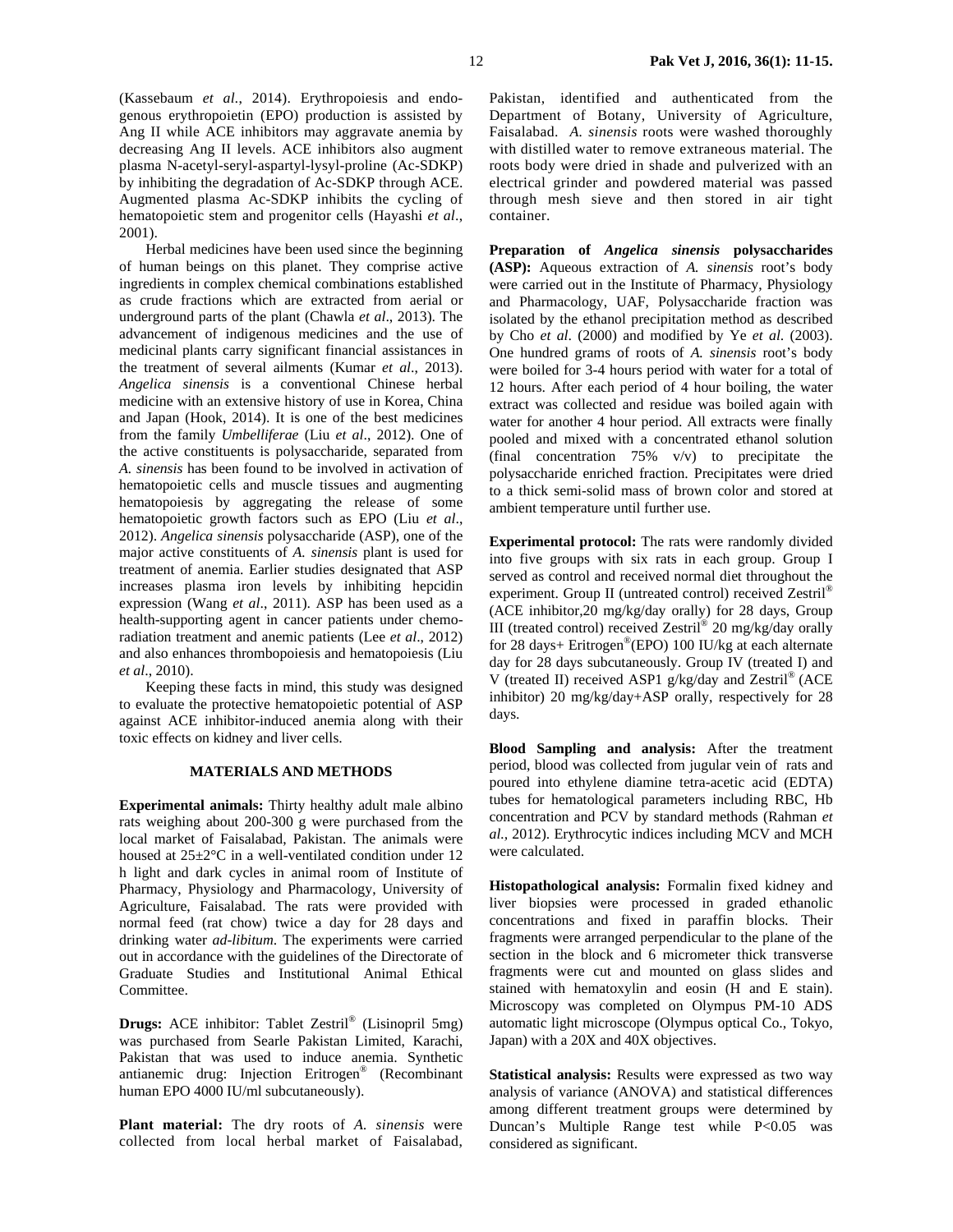

Fig. I: Photomicrograph of control group (A) showing normal tubular epithelium having nuclei with nucleolus and chromatin material in renal parenchyma. B) Kidney of rat treated with ASP 1g/kg/day oral administration for 28 days showing condensation and pyknotic changes in the nuclei of tubular epithelial cells in renal parenchyma (arrow) and caste present in renal tubules (arrow head). 400X, H&E Staining.



**Fig. 2:** Liver of rat treated with ASP 1g/kg/day orally for 28 days showing individual cell necrosis (arrow) in hepatic parenchyma. 400X, H&E Staining.

#### **RESULTS**

**Effects on hematological parameters:** Effects on RBCs count (million/mm<sup>3</sup>), PCV  $(\%)$ , Hb  $(g/d)$  MCV (fl) and MCH (pg/cell) values of control and treated groups of albino rats after 28 days are presented in Table 1. ACE inhibitor significantly (P<0.05) lowered the Hb  $(9.1 \pm 0.35)$ g/dl), PCV (31.3±1.04 %), RBCs count (5.6±0.44 million/mm<sup>3</sup>), MCV  $(55.8 \pm 0.83 \text{ fl})$  and MCH value  $(16.2\pm0.17 \text{ pg/cell})$ . Treated 1 group (group IV) which was administered with ASP, significantly  $(P<0.05)$ increased the Hb value  $(17.1 \pm 0.65 \text{ g/dl})$ , RBCs count  $(9.9\pm0.39 \text{ million/mm}^3)$  but significantly  $(P<0.01)$ reduced the MCV value (41.3±0.93 fl) while the effect on MCH value  $(17.2\pm0.25 \text{ pg/cell})$  remained non-significant as compared to control group. Unexpectedly, Hb  $(8.95\pm0.18 \text{ g/dl})$ , PCV  $(30.1\pm0.39 \text{ %})$ , RBCs count  $(5.5 \pm 0.09 \text{ million/mm}^3)$ , MCV  $(54.7 \pm 0.25 \text{ fl})$  and MCH value (16.3±0.11 pg/cell) decreased significantly (P<0.05) in group V treated with ACE inhibitor + ASP as compared to control group after 28 days.

**Histopathological examination of kidney and Liver:** In ASP treated group, renal parenchyma indicated mild to moderate degree of nuclear change that included condensation and pyknosis of nuclei (Fig. 1b) which indicates necrotic changes in renal parenchyma in

comparison with the kidney of control group (Fig. 1a). Individual cell necrosis was also present in hepatic parenchyma (Fig. 2).

#### **DISCUSSION**

Ang II exhibits a physiological mechanism in stimulation of erythroid progenitor cells proliferation. It increases the secretion of EPO from kidney that will act on bone marrow to stimulate the differentiation of proerythroblast and basophilic erythroblast and ultimately increasing the production of erythrocytes (Vlahakos *et al*., 2010). ACE inhibitors may aggravate anemia by decreasing Ang II levels (Hayashi *et al.,* 2001; Tomovska *et al.,* 2013). These reported data and conclusions have associations for clinical management of chronically ill patients with inhibitors of renin-angiotensin system (Cole *et al*., 2000). Anemia contributes to the worsening of cardiovascular diseases in many cases, therefore, the management of anemia is necessary for controlling the patient's overall condition (Ajmal *et al.,* 2013). The link between CHF and anemia may be associated with high mortality (Anand *et al*., 2004).

In manifestation of anemia, recombinant human EPO and iron supplements use is not so much affective and safe from detrimental effects (Hou *et al.,* 2012). ASPs were considered to be active for increasing hematopoiesis by elevating the release of EPO (Liu *et al*., 2012). In this study, blood samples were taken to check the effect on hematological parameters after 28 days of study. In addition to this, all rats were sacrificed, their abdomens were opened and kidneys and livers were dissected out for histopathological examination to evaluate the safety or toxicity level of *A. sinensis* on kidney and liver.

In ACE inhibitor treated group, the Hb, PCV, RBCs count, MCV and MCH values decreased as compared to the control group that showed anemia in rats of untreated control group. This effect on hematological parameters was due to the depression of renin-angiotensin system by ACE inhibitors, as this system is involved in regulation of hematopoiesis (Hayashi *et al*., 2001). These results showed that ACE inhibitor induced microcytic and hypochromic anemia which is similar to the study of Inoue *et al.* (2008) who found that therapy with an ACE inhibitor may be linked with decreasing erythrocyte production.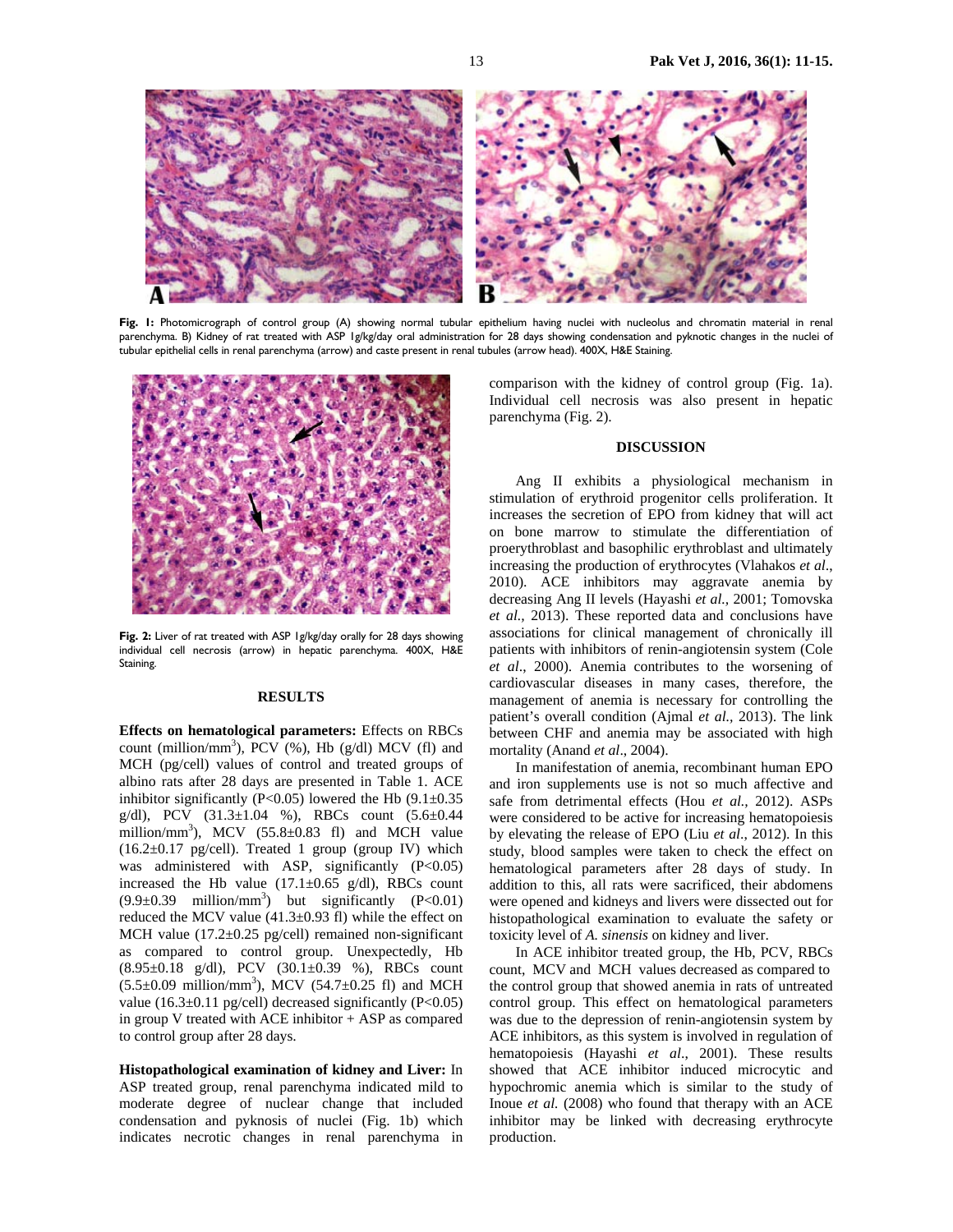|  | Table 1: Hematological parameters in control and treated groups of adult male albino rats (n=6) after 28 days. |  |  |  |  |  |  |  |  |  |
|--|----------------------------------------------------------------------------------------------------------------|--|--|--|--|--|--|--|--|--|
|--|----------------------------------------------------------------------------------------------------------------|--|--|--|--|--|--|--|--|--|

|                                      | Groups          |                   |                  |                      |                   |  |  |  |
|--------------------------------------|-----------------|-------------------|------------------|----------------------|-------------------|--|--|--|
| <b>Parameters</b>                    |                 |                   | Ш                | ıν                   |                   |  |  |  |
| $Hb$ (g/dl)                          | 12.0±0.58       | $9.1 \pm 0.35*$   | $17.9 \pm 0.20*$ | $17.1 \pm 0.65*$     | $8.95 \pm 0.18*$  |  |  |  |
| <b>PCV (%)</b>                       | $42.1 \pm 1.95$ | $31.3 \pm 1.04*$  | $61.0 \pm 0.77*$ | $40.9 \pm 0.93$      | $30.1 \pm 0.39*$  |  |  |  |
| RBC count (million/mm <sup>3</sup> ) | $6.83 \pm 0.34$ | $5.6 \pm 0.44*$   | $10.0 \pm 0.10*$ | $9.9 \pm 0.39*$      | $5.5 \pm 0.09*$   |  |  |  |
| MCV(f)                               | $61.5 \pm 0.73$ | $55.8 \pm 0.83**$ | $61 \pm 0.55$    | 41.3 $\pm$ 0.93 $**$ | $54.7 \pm 0.25**$ |  |  |  |
| $MCH$ (pg /cell)<br>$- - - - -$      | 17.5±0.22       | $16.2 \pm 0.17**$ | $17.7 \pm 0.04$  | $17.2 \pm 0.25$      | $16.3 \pm 0.11**$ |  |  |  |

Values (mean+SEM) in a row bearing single asterisk (P<0.05) or double asterisk (P<0.01) differ significantly as compared to control (group I).

In ASP treated group, the Hb and RBCs count increased while MCV value decreased but unlike the ACE inhibitor treated group (untreated control), change in MCH value was non-significant. Increase in RBCs count and decrease in MCV value resulted in compensatory effect on the change in hematocrit value, thus, it remained non-significant. In this situation, RBCs were referred to as normochromic. As various studies have shown that ASP can be used as a health-supporting agent in anemic patients by increasing plasma iron levels through inhibition of hepcidin expression (Wang *et al*., 2011; Lee *et al*., 2012).

In treated II group, the Hb and PCV levels, RBC count, MCV and MCH levels decreased significantly (P<0.05) as compared to control group that indicated the ineffectiveness of combination of ACE inhibitor + ASP. There was not only reduction in RBC count but also microcytic and hypochromic anemia. It showed that when ASP was given alone, it exerted its anti-anemic effect but when given in combination with an ACE inhibitor, it produced a detrimental effect with ACE inhibitor and lead towards severe anemia. As the drug was given in crude form, this severe anemia might be the result of interaction between ACE inhibitor and ASP or with some other component present in *A. sinensis* that may have effect on hematological parameters in combination with ACE inhibitor. This interaction might be at the time of administration of ACE inhibitor and ASP. However, ASP (10 mg/kg/day) in myelo-suppression mouse model showed increased recovery of platelets and other blood cells which in turn enhanced thrombopoiesis and hematopoiesis (Liu *et al*., 2010).

In case of histopathological examinations of liver and kidney, ASP showed necrotic changes at the cellular level that resulted in mild degree of toxicity on both kidney and liver and it was administered only for 28 days. According to this concept, ASP has a potential to induce hepatic and renal toxicity in 28 days and will induce severe toxicity when administered for a longer period of time. These effects might be due to some changes in environment and genetic makeup. It is a common belief that herbal medicines are free of any side effects because of their natural origins. But dose, frequency and manner of administration are not fully controlled and reviewed as these are usually self-prescribed. Herbs containing chemicals may be natural to the plants but for the human body, they are not natural (Arsad *et al.,* 2014).

**Conclusion:** ACE inhibitor induced anemia while in case of ASP, Hb level and RBCs count increased. In rats treated with ACE inhibitor + ASP, there was not only reduction in Hb and PCV value and RBCs count but there was also microcytic and hypochromic anemia. It means APS may have effect against anemia but when it is

administered simultaneously with ACE inhibitor to cure anemia, it showed unfavorable effect with more complicated anemia, thus it should not be used with ACE inhibitors. Histopathological examination of liver and kidney revealed that ASP showed toxicity within 28 days. These results ended up with a conclusion that ASP will be severely toxic when given for a longer period of time. Therefore, it is not safe for the patients with cardiovascular diseases for longer period of time.

**Author's contribution:** BA, IJ, TK and JAK conceived and designed the experiment. SKZ performed the whole experiment. AR analyzed the data and drafted the manuscript. All the authors read and approved the final version of the manuscript.

#### **REFERENCES**

- Ajmal A, Gessert CE, Johnson BP, Renier CM and Palcher JA, 2013. Effect of angiotensin converting enzyme inhibitors and angiotensin receptor blockers on hemoglobin levels. BMC Res Notes, 6: 443.
- Anand I, McMurray JJ, Whitmore J, Warren M, Pham A *et al*., 2004. Anemia and its relationship to clinical outcome in heart failure. Circulation, 110: 149-154.
- Arsad SS, Esa NM and Hamzah H, 2014. Histopathologic changes in liver and kidney tissues from male sprague dawley rats treated with Rhaphidophora decursiva (Roxb.) Schott extract. J Cytol Histo. doi:10.4172/2157-7099.S4-001.
- Campbell DJ, 2009. Renin inhibitors mechanisms of action.Aust Prescr, 32: 132-135.
- Chawla R, Thakur P, Chowdhry A, Jaiswal S, Sharma A *et al.*, 2013. Evidence based herbal drug standardization approach in coping with challenges of holistic management of diabetes. A dreadful lifestyle disorder of 21<sup>st</sup> century. | Diabetes Metab Disord, 12: 35.
- Cho CH, Mei QB, Shang P, Lee SS, So HL *et al.*, 2000. Study of the gastrointestinal protective effects of polysaccharides from *Angelica sinensis* in rats. Planta Med, 66: 348-51.
- Cole J, Ertoy D, Lin H, Sutliff RL, Ezan E *et al.*, 2000. Lack of angiotensin II–facilitated erythropoiesis causes anemia in angiotensinconverting enzyme–deficient mice. J Clin Invest, 106: 1391-1398.
- Gad SB and El-Maddawy ZK, 2014. Silymarin improves pancreatic endocrine function in rats. Pak Vet J, 34: 214-218.
- Hayashi K, Hasegawa K and Kobayashi S, 2001. Effects of angiotensinconverting enzyme inhibitors on the treatment of anemia with erythropoietin. Kidney Int, 60: 1910-1916.
- Haznedaroglu IC and Beyazit Y, 2013. Local bone marrow renin– angiotensin system in primitive, definitive and neoplastic haematopoiesis. Clin Sci, 124: 307-323.
- Hook IL, 2014. Danggui to *Angelica sinensis* root: are potential benefits to European women lost in translation? A review. J Ethnopharmacol, 152: 1-13.
- Hou H, Bao Y, Li Q and Shi W, 2012. Preparation of blood-deficient model and research of *Angelica* polysaccharide on enriching blood in chickens. Evid Based Complementary Altern Med, 5 pages doi:10.1155/2012/965947.
- Inoue A, Babazono T and Iwamoto Y, 2008. Effects of the reninangiotensin system blockade on hemoglobin levels in type 2 diabetic patients with chronic kidney disease. Am J Hypertens, 21: 317-322.
- Javed S, Khan JA, Khaliq T, Javed I and Abbas RZ, 2015. Experimental evaluation of nephroprotective potential of *Calotropis procera* (Ait) flowers against gentamicin-induced toxicity in albino rabbits. Pak Vet J, 35: 222-226.